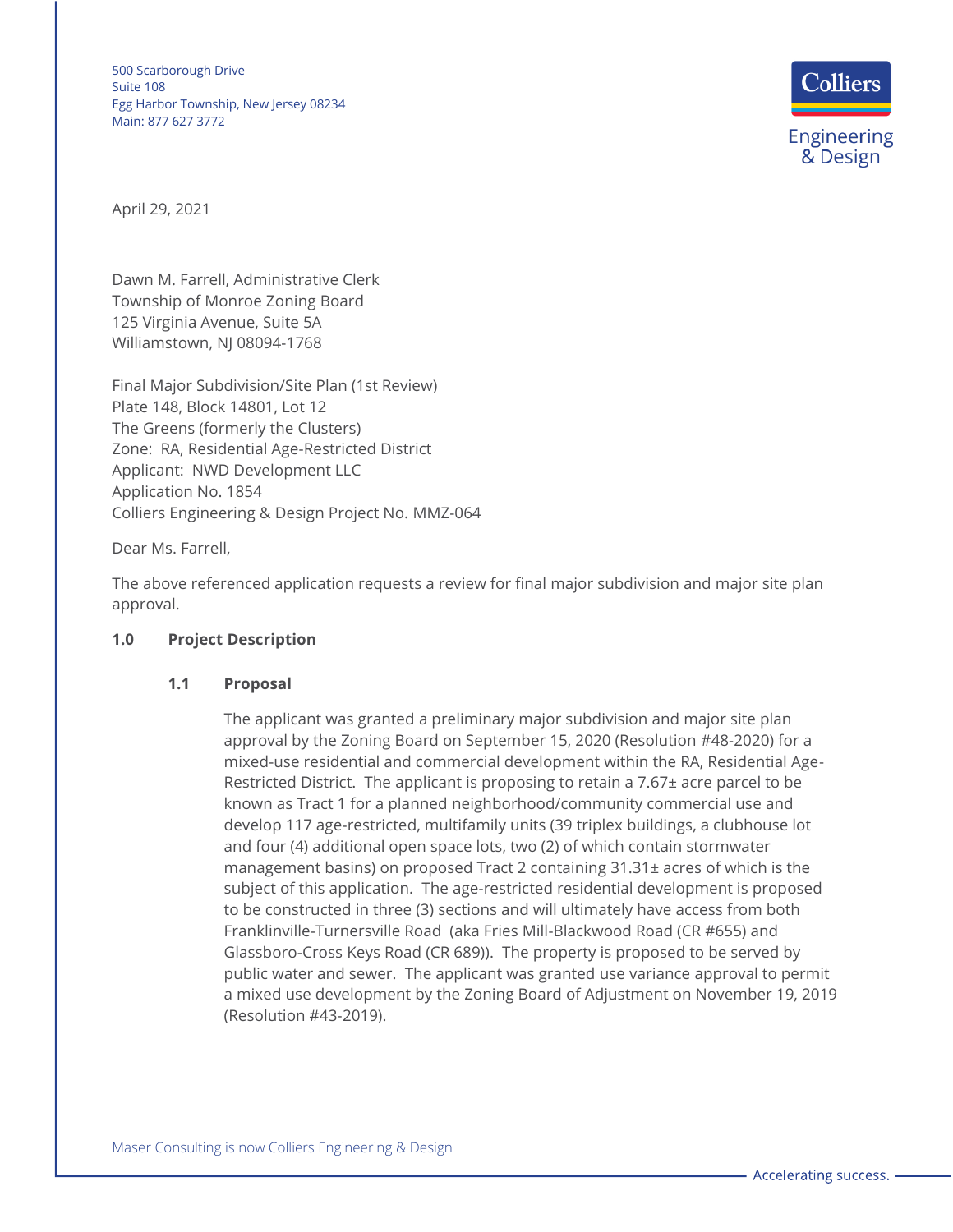Project No. MMZ-064 April 29, 2021 Page 2 | 5



# **2.0 Materials Reviewed**

We have reviewed the referenced submission received via email on March 17, 2021, encoded #1854 021721, consisting of the following:

| <b>Sheet</b> | <b>Title</b>                                               | <b>Date</b>                  |
|--------------|------------------------------------------------------------|------------------------------|
|              | Final Major Subdivision Checklist                          |                              |
| $---$        | Major Subdivision Application                              | February 17, 2021            |
| $---$        | Corporate Disclosure Statement                             |                              |
| $---$        | <b>Fiscal Impact Statement</b>                             | December 2020                |
| $---$        | Phase 1 Environmental Site Assessment                      | April 6, 2020                |
|              | Stormwater Management Report                               | Revised to December 2020     |
| $---$        | <b>Traffic Impact Study</b>                                | March 2020                   |
| 1 of 31      | Cover Sheet                                                | Revised to February 5, 2021  |
| 2 of 31      | Existing condition/Demolition Plan - Sheet A               | April 1, 2020                |
| 3 of 31      | Existing Condition/Demolition Plan - Sheet B               | April 1, 2020                |
| 4 of 31      | <b>Surrounding Site Features</b>                           | April 1, 2020                |
| 5 of 31      | Overall Development Sectioning/Traffic Circulation<br>Plan | Revised to November 16, 2020 |
| 6 of 31      | Subdivision Plan - Sheet A                                 | Revised to February 5, 2021  |
| 7 of 31      | Subdivision Plan - Sheet B                                 | Revised to January 7, 2021   |
| 8 of 31      | Subdivision Plan - Sheet C                                 | Revised to November 16, 2020 |
| 9 of 31      | Grading & Drainage Plan - Sheet A                          | Revised to November 16, 2020 |
| 10 of 31     | Grading & Drainage Plan - Sheet B                          | Revised to November 16, 2020 |
| 11 of 31     | Utility Plan - Sheet A                                     | Revised to January 7, 2021   |
| 12 of 31     | Utility Plan - Sheet B                                     | Revised to January 7, 2021   |
| 13 of 31     | Drainage Divide Plan - Sheet A                             | Revised to January 7, 2021   |
| 14 of 31     | Drainage Divide Plan - Sheet B                             | Revised to January 7, 2021   |
| 15 of 31     | Landscape & Lighting Plan - Sheet A                        | Revised to December 11, 2020 |
| 16 of 31     | Landscape & Lighting Plan - Sheet B                        | Revised to December 11, 2020 |
| 17 of 31     | Landscape & Lighting Notes & Details                       | Revised to January 26, 2021  |
| 18 of 31     | <b>Road Profiles</b>                                       | November 16, 2020            |
| 19 of 31     | Profiles                                                   | April 1, 2020                |
| 20 of 31     | Profiles                                                   | Revised to November 16, 2020 |
| 21 of 31     | <b>Construction Details - Sheet A</b>                      | Revised to January 7, 2021   |
| 22 of 31     | <b>Construction Details - Sheet B</b>                      | Revised to December 23, 2020 |
| 23 of 31     | Storm Sewer Details - Sheet A                              | April 1, 2020                |
| 24 of 31     | Storm Sewer Details - Sheet B                              | Revised to November 16, 2020 |
| 25 of 31     | Storm Sewer Details - Sheet C                              | Revised to December 23, 2020 |
| 26 of 31     | <b>Sanitary Sewer Details</b>                              | Revised to August 10, 2020   |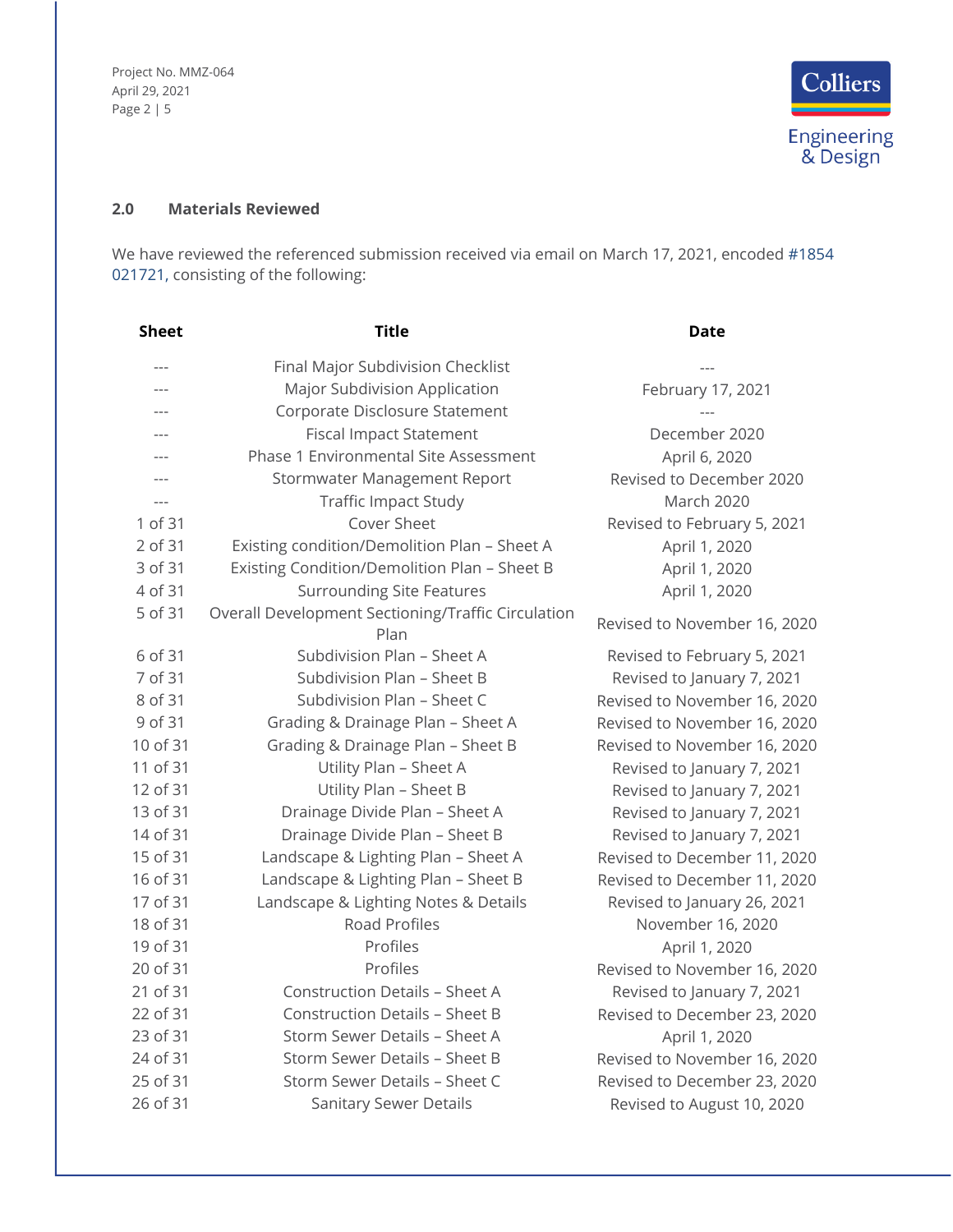Project No. MMZ-064 April 29, 2021 Page 3 | 5



| 27 of 31 | <b>Water Details</b>                          | Revised to August 10, 2020 |
|----------|-----------------------------------------------|----------------------------|
| 28 of 31 | Soil Erosion Sediment Control Plan - Sheet A  | Revised to January 7, 2021 |
| 29 of 31 | Soil Erosion Sediment Control Plan - Sheet B  | Revised to January 7, 2021 |
| 30 of 31 | Soil Erosion Sediment Control Notes & Details | Revised to January 7, 2021 |
| 31 of 31 | <b>Test Pit Logs</b>                          | April 1, 2020              |

The PDF copies of the plans are signed by Paul A. Witthohn, PE with the exception of sheets 2, 3, 6, 7 & 8 which are jointly signed with Adam R. Grant, PLS of Consulting Engineer Services (CES). The stormwater management report is signed by Paul A. Witthohn, PE and Norman K. Rodgers, II, PE and the traffic impact study is signed by Michael R. Brown, PE, all of CES. The fiscal impact statement and Phase 1 environmental site assessment reports were prepared by CES.

## **3.0 Compliance with Preliminary Approvals**

The revised plans are in compliance with the resolution of preliminary approval and have addressed all outstanding comments from our previous review letter(s) as modified by the Board's approval.

*It should be noted that sheets 5 & 10 of 31 still show the formerly proposed crosswalk across Fries Mill Road at Queensferry Road and Stirling Glen Drive. This crosswalk is no longer required and should be removed from the plans.*

# **4.0 Conditions of Preliminary Approval to be addressed at Final Approval**

Per condition #7 of the project's preliminary approval (Resolution #48-2020), the fence for the clubhouse pool shall be up to 6 feet in height, as determined at the time of final approval.

*The plans currently show 4 foot high black decorative fence.*

# **5.0 Fees, Contributions and Obligations**

### **5.1 COAH**

Per condition #11 of their preliminary approval, the applicant is required to satisfy its affordable housing production obligation, which requires payment of a development fee of one and one-half (1.5%) percent of the equalized assessed value of the residential construction into a Housing Trust Fund established by Monroe Township Council. A condition of receiving a building permit is the payment of this fee at the time of the request for a certificate of occupancy.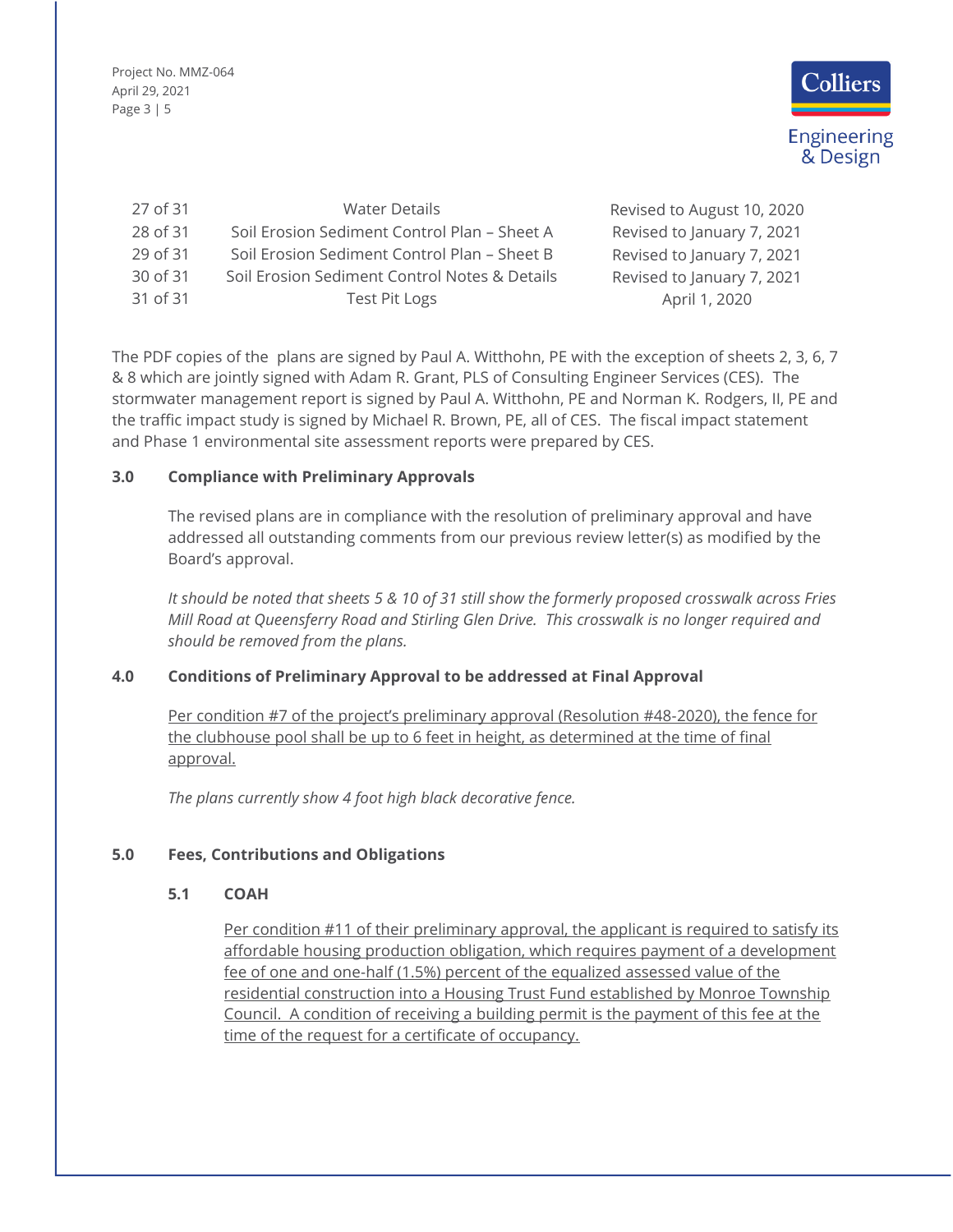Project No. MMZ-064 April 29, 2021 Page 4 | 5



## **5.2 Developer's Agreement**

Per condition #12 of their preliminary approval, the applicant must enter into a developer's agreement relating to such items as improvements to be installed by the developer, conditions of approval, types of guaranties required from the developer, and phasing of the development. The agreement must be recorded by the developer and a fully executed copy of the agreement, stamped by the County Clerk indicating the date of recording, must be delivered to the Township Clerk prior to the approved plans being signed.

The obligation of the developer provided for in the developer's agreement shall be binding on the successors and assigns of the developer and shall run with the land.

### **5.3 Homeowners' Association**

Per condition #13 of their preliminary approval, a homeowners' association shall be created, subject to the approval of the Zoning Board, to ensure maintenance of all common areas and facilities.

The applicant must present an adequate plan for the organization and administration of such an association. Such plan must ensure that the homeowners' association responsible for maintenance of common open space provides adequate funding for the maintenance, repair and replacement of such open space and its structures by a system of fees assessed against residents of the development. The financial soundness of such homeowners' association shall include fee arrangements guaranteed by assessments levied on the land in the development through permanent deed restrictions or other suitable guaranties.

No residential development shall receive final approval by the Zoning Board until all elements of the homeowners' association have been satisfactorily reviewed and approved by the Zoning Board and New Jersey Department of Community Affairs, if required.

As outlined per conditions 8 & 9 of the preliminary approval, the maintenance of signage, open space, basins and all other common property shall be the responsibility of the homeowners association and per condition #10 of the preliminary approval, the homeowners association will be responsible for snow removal of all off-street parking areas whereas the Township shall be responsible for snow removal on the Township cartway only.

#### **5.4 Lot Numbers**

Lot numbers must be approved by the County Tax Assessor's office.